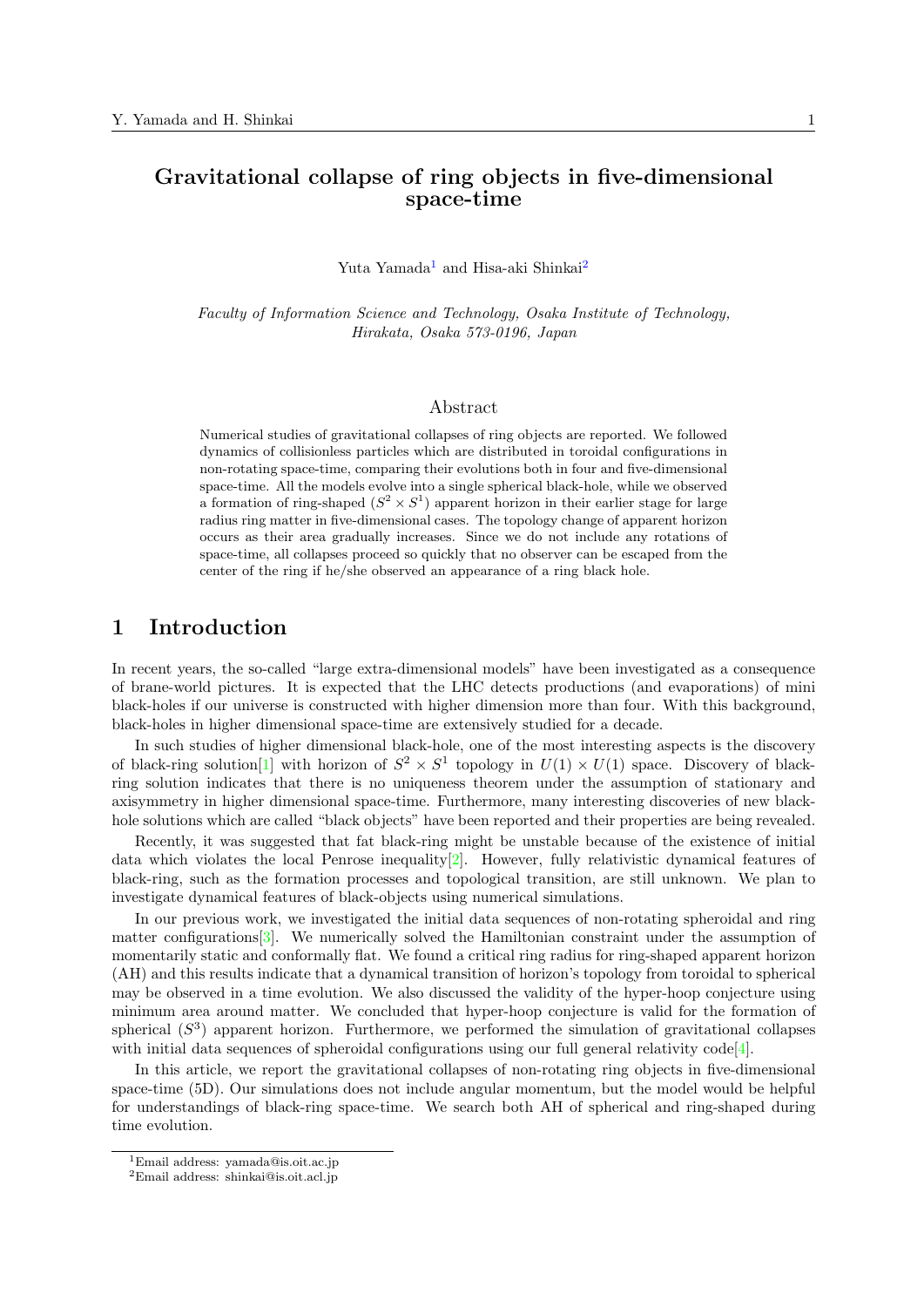### **2 Our numerical approach**

### **2.1 Initial data**

The initial data are constructed on four-dimensional space-like hypersurface  $\Sigma^{(4)}$ . By assuming the time symmetry, non-trivial equation is only the Hamiltonian constraint equation. We apply the standard conformal approach to obtain the spatial metric  $\gamma_{ij}$ . The equations would be simplified with a conformal transformation,

$$
\gamma_{ij} = \psi^2 \hat{\gamma}_{ij} \quad \text{for } \Sigma^{(4)}, \tag{1}
$$

where  $\hat{\gamma}_{ij}$  is a trial base metric which we assume conformal flatness as,

$$
d\ell^2 = \hat{\gamma}_{ij} dx^i dx^j = dX^2 + X^2 d\theta_1^2 + dZ^2 + Z^2 d\theta_2^2, \text{ for } \Sigma^{(4)}.
$$
 (2)

The Hamiltonian constraint equation, then, becomes

$$
\hat{D}_i \hat{D}^i \psi = -\frac{1}{3} \kappa^2 \hat{\rho} \quad \text{for } \Sigma^{(4)}.
$$
\n(3)

where  $D_i$ ,  $\kappa^2$  and  $\hat{\rho}$  express the covariant derivative, gravitational constant and total energy density, respectively. We impose the asymptotically flatness as the outer boundary condition and reflection symmetry as the inner boundary condition as following

$$
\psi = 1 + \frac{M_{\text{ADM}}}{r^{N-2}} \quad \text{(at outer boundaries)}, \tag{4}
$$

$$
\nabla \psi = 0 \qquad \qquad (\text{at inner boundaries}), \qquad \qquad (5)
$$

where  $r = \sqrt{X^2 + Z^2}$ , and  $M_{\text{ADM}}$  can be interpreted as the ADM mass of the configuration.

### **2.2 Evolution**

We developed our evolution code using the standard  $4+1$  ADM formalism. In the  $N+1$  ADM formalism, the metric  $g_{\mu\nu}$  is written as

$$
g_{\mu\nu} = \begin{pmatrix} -\alpha^2 + \beta_k \beta^k & \beta_i \\ \beta_j & \gamma_{ij} \end{pmatrix},\tag{6}
$$

where  $\mu$  and  $\nu$  run from 0 to  $N+1$  and *i, j, k* run form 0 to *N*. Evolution equations for the spatial metric  $\gamma_{ij}$  and the extrinsic curvature  $K_{ij}$  are written as

$$
\frac{\partial \gamma_{ij}}{\partial t} = -2\alpha K_{ij} + D_i \beta_j + D_j \beta_i,
$$
\n
$$
\frac{\partial K_{ij}}{\partial t} = \alpha({}^{(N)}R_{ij} + KK_{ij}) - 2\alpha K_{il}K^{lj} - \kappa^2 \alpha \left( S_{ij} + \frac{1}{N-1} \gamma_{ij} (\rho - S) \right)
$$
\n
$$
-D_i D_j \alpha + D_i \beta^m K_{mj} + D_j \beta^m K_{mi} + \beta^m D_m K_{ij},
$$
\n(8)

where  $\alpha$  and  $\beta_i$  are the lapse function and shift vector, *S* is the trace of stress tensor, respectively. We assume the asymptotical flatness,

$$
\gamma_{ij} = \delta_{ij} + \frac{\text{const}}{r^{N-2}},\tag{9}
$$

at the outer boundary. We also impose the reflection symmetry on the inner boundary.

For the lapse condition, we apply the maximal time slicing condition  $(K = 0)$  at  $t = 0$  (for the first time step), and K-driver condition during time evolution. In 5D, the condition is given by

$$
D_i D^i \alpha = \alpha \left( K_{ij} K^{ij} + 2\kappa^2 \rho - \kappa^2 S - \frac{4\kappa^2}{3} (\rho - S) \right). \tag{10}
$$

We solve this elliptic equation by imposing the asymptotically flatness. Solving Eq.(10) is computationally expensive since it is an elliptic partial differential equation. During time evolution, we adopt the K-driver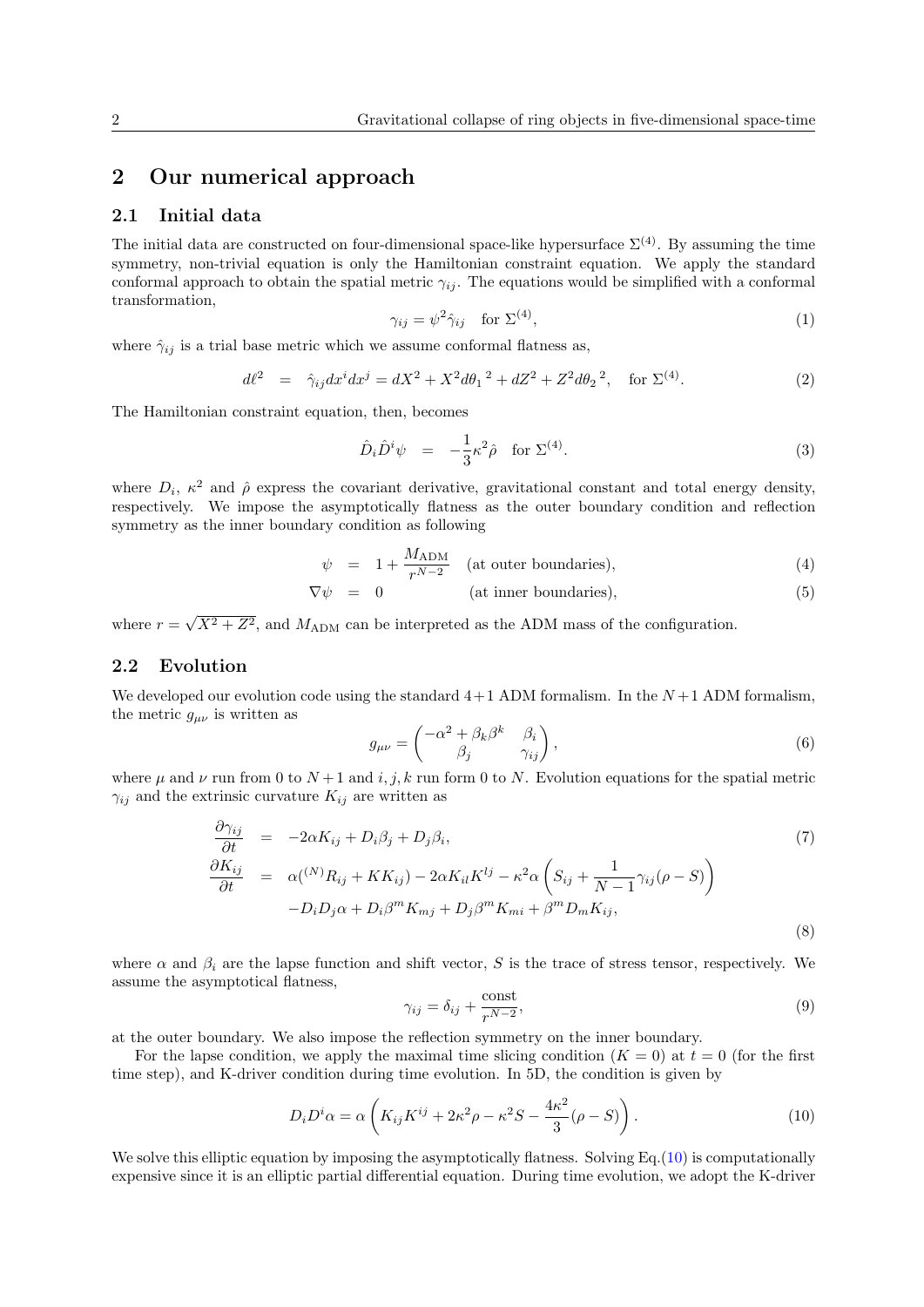condition,  $\partial_t K = -cK$ , (where *c* is a positive constant) which drives K back to zero so that the lapse function approximately satisfies the maximal time slicing condition. The K-driver for 5D is written down as

$$
\frac{\partial \alpha}{\partial t} = \epsilon D_i D^i \alpha - \epsilon \alpha \left( K_{ij} K^{ij} + 2\kappa^2 \rho - \kappa^2 S - \frac{4\kappa^2}{3} (\rho - S) \right) - \epsilon \beta^i D_i K - \epsilon c K, \tag{11}
$$

where  $\epsilon$  acts as an effective diffusion constant. We also use zero shift condition  $\beta^i = 0$  since we assume non-rotating space-time.

We use the 5D Cartoon method<sup>[5]</sup> for expressing the axisymmetric system for both the initial data set and time evolution. This method was proposed as a prescription for constructing a symmetric spacetime numerically, in which the essence is not to use curvilinear coordinates but to use the Cartesian coordinates. This idea simplifies the treatment on the axis.

We express ring configurations [by](#page-3-3) distributing a collisionless particles. Each particle follows the geodesic equation which we solved using the fourth-order Runge-Kutta method.

### **3 Numerical results**

Figure 1 shows snapshots of 5D axisymmetric evolutions of ring matter which is described with 5000 particles and same ADM mass for all cases. We see that when initial ring radius is  $R_c/M = 0.75$ , common AH is observed at  $t/M = 1.1$ . While we see that when initial ring radius is  $R_c/M = 1.5$ , ring-shape AH is observed at  $t/M = 1.7$ . We also find that topological transition occur to spherical  $(S^3)$ from ri[ng](#page-2-0)-shape  $(S^2 \times S^1)$  at  $t/M = 2.7$ .

In Fig.2, we show the area of both common and ring AHs as a function of coordinate time. We show three cases of the initial ring radius; 0*.*5*M*, 1*.*5*M* and 2*.*0*M*. Common or ring AH is formed for all cases. We see that the area of AHs monotonically increases in all cases. Furthermore, we find that the area of common AH is larger than that of ring AHs, when the topological transition is observed.

For th[e](#page-3-4) case of  $R_c(t=0)/M=1.5$  (right panel in Fig.1), we check whether the observer at the origin who watched the appearance of the ring AH can escape outside or not. Fig.3 shows the snapshots of the hypersurfaces on *x* and *z* axis with the proper-time. In Fig.3, solid lines colored by red, blue and green express a common and ring AH and light ray, respectively. For this case, the light ray which emitted from the inner ring AH reaches to origin at proper-time *t* [=](#page-2-0) 1*.*6 (left panel in Fig.3). Even if the observer tries to escape with the speed of light just after that time, he/she can not [m](#page-3-5)ove outside of the common AH.



<span id="page-2-0"></span>Figure 1: Snapshots of time evolutions plotting particles and location of AH. Number of particles are reduced to 1/10 for figures. We set initial ring radius to  $R_c/M = 0.75$  (left panel) and  $R_c/M = 1.5$ (right panel). We see that a common AH is directly formed at  $t/M = 1.1$  in the left panel, while we see a topological transition of AHs to spherical from ring-shape at  $t/M = 2.7$  in the right panel.